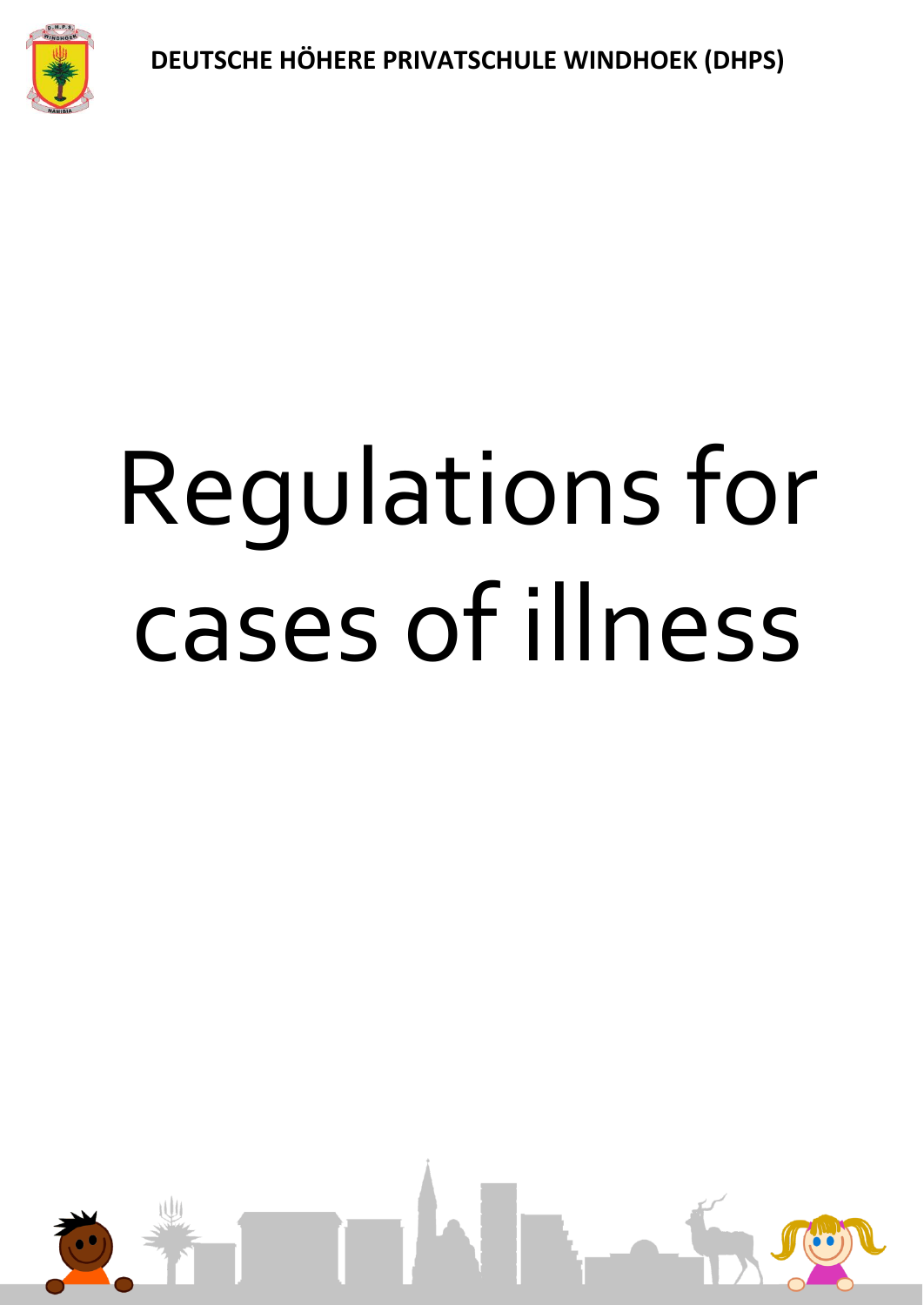

# **Regulations for cases of illness**

This document serves as a practical guideline in the event that your child falls ill. It will help us deal with such situations together and with greater clarity.

The facility relies on a trusting cooperation with you. If your child falls ill, we always decide on a case-by-case basis whether he or she should be picked up or can stay in the facility despite the symptoms. This may apply in rare exceptional cases, e.g. if your child suffers from allergic diarrhoea or a dietary change was made, i.e. if the diarrhoea is not contagious.

## **The basic rule is:**

If your child does not feel well, has diarrhoea and/or fever, has a rash (redness, spots, blisters, etc.), breathing difficulties (due to coughing or sniffing) or is vomiting, we will call you and ask you to pick up your child. Sick children may need medication and they recover best in their familiar surroundings at home.

If your child's health is affected (e.g. allergies, skin rashes of unknown cause, purulent yellow rhinitis, coughing, general fatigue, fever, diarrhoea of unknown cause, vomiting, sore throat, ...), he or she must stay at home - also to protect the healthy children and staff.

### Influenza

On average, toddlers get colds 6-10 times a year, because their immune system is not yet fully developed. This is normal and no cause for concern.

Colds (= infections of the upper respiratory tract) are mostly caused by viruses. The initial symptoms often are a watery, later yellowish runny nose (which hinders nasal breathing), coughing (breathing difficulties), sore throat, headache and aching limbs, sometimes fever.

Influenza infections are unpleasant, but usually harmless. However, you should consult a doctor to clarify the cause if your child coughs for more than a week, is hoarse, has pain or difficulty breathing, if the mucous turns yellowish, or if you detect blood in the mucous.

If a cold lasts longer than a week or if the child has a high fever, other secondary illnesses such as middle ear infection, sinusitis or bronchitis may occur, which can also become chronic. Children are weak, have an increased need for sleep, seek retreat and a restful daily routine.

Fever is an important defence mechanism of the body and should only be reduced in exceptional cases (from 39°C).

The other symptoms can be treated with medication at home after consultation with the doctor.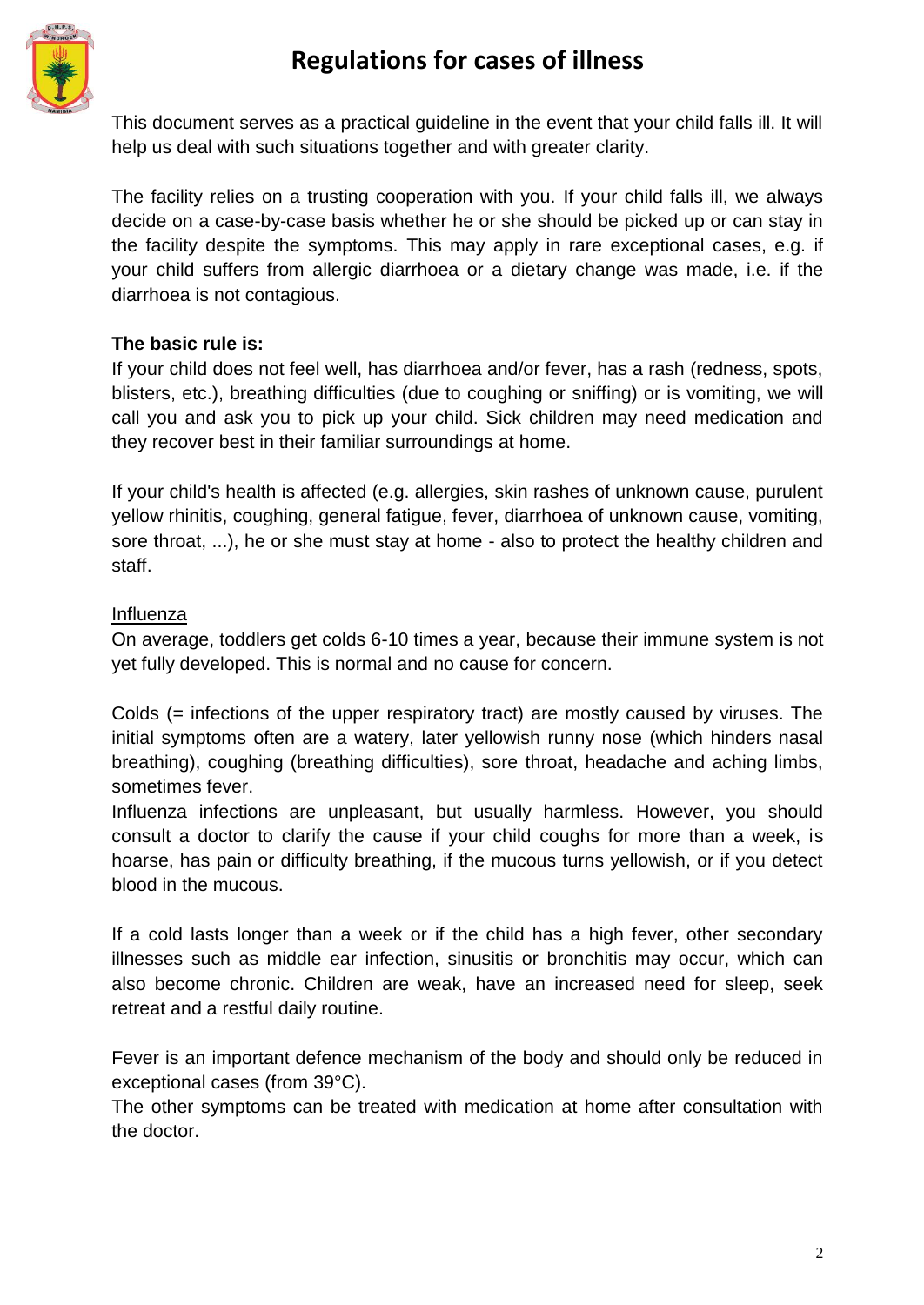

# **Regulations for cases of illness**

Diarrhoeal diseases in connection / without vomiting

Many children suffer from abdominal pain, nausea, vomiting diarrhoea and fever. These diseases are transmitted by smear infection, and the pathogens (bacteria or viruses) are excreted with the stool or vomit.

Children must stay at home until the diagnosis if they suffer from sudden diarrhoea.

## **Only when a child has been symptom-free and stabilised (without diarrhoea or vomiting) for at least 24 hours, may he or she return to the facility.**

Please also make sure at home that your child washes his or her hands thoroughly with soap - this is the best prophylaxis against infections.

If a child suffers from diarrhoea or vomiting, the staff will call the parents or other contact persons to pick up the child promptly for his or her own protection and diagnosis, as well as for the good of the other healthy children. The child should then stay at home until his or her state of health has fully stabilised (this may take a few days).

**Important:** Parents must guarantee that there is always someone available to call and pick up the child.

If a child vomits in the evening, he or she may not attend Kindergarten or Pre School until the **day after next.** The parents must inform us unsolicited in the morning that the child has not vomited for 24 hours. This is what we expect from a partnership and trusting cooperation between educators and parents. We can only act in the best interest of your child if there is an efficient exchange of information on both sides.

In the case described above, we will monitor the child more closely and, if there is a change in the child's state of health, we will immediately call the parents so that the child can be picked up.